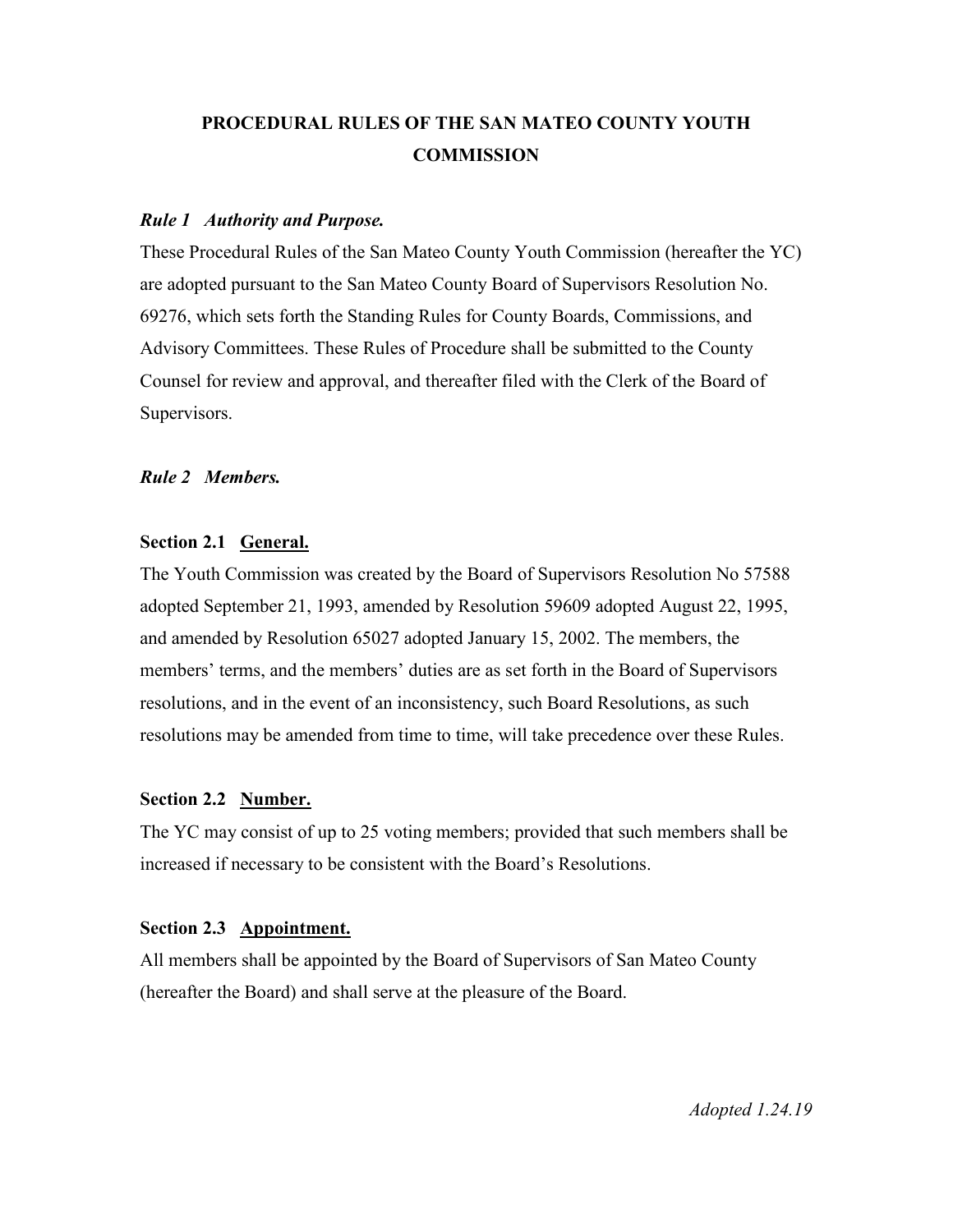### **Section 2.4 Length and Limitation of Terms.**

Members shall serve one-year terms of office up to four terms. At the conclusion of a term, a member may be reappointed to another one-year term. A member's term of office will expire in less than one year in the event that, during the period of such term the member reaches the age of 21. Individuals are eligible for appointment to the Youth Commission beginning at age 13.

#### **Section 2.5 Dates of Terms.**

Terms are for a fixed period. They shall begin on July  $1<sup>st</sup>$ , and end on June  $30<sup>th</sup>$ . The fact that a member may be appointed or begin his or her service after July  $1<sup>st</sup>$  will not extend the member's term beyond June  $30<sup>th</sup>$  of the following year.

#### **Section 2.6 Resignation.**

Any member may resign effective on giving written notice to the Clerk of the Board of Supervisors, unless the notice specifies a later time for his or her resignation to become effective. The acceptance of a resignation shall not be necessary to make it effective. As a courtesy, the Commission Chairperson and the Commission staff should be notified.

#### **Section 2.7 Removal.**

Any member appointed by the Board may be removed from office at any time for any reason, given or not given by the Board.

#### **Section 2.8 Vacancies.**

Any vacancy on the YC, however created, may be filled for the unexpired term by appointment by the Board.

#### **Section 2.9 Action by the Board.**

Notwithstanding the foregoing, the qualifications, term, and other conditions of YC membership shall be as determined from time to time by action of the Board.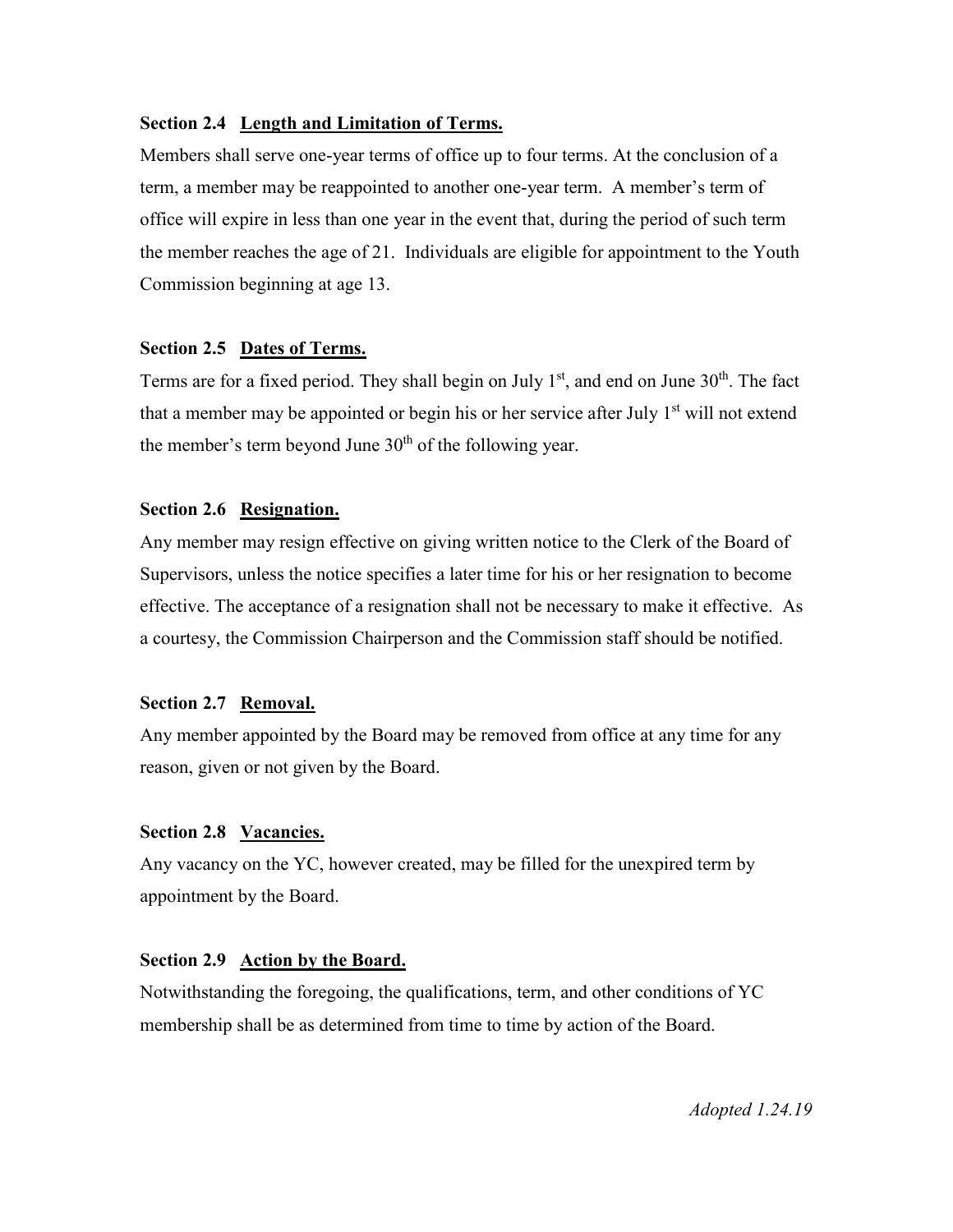#### **Section 2.10 No Individual Authority.**

Individual Commissioners may not present themselves as representing the Commission, unless approved, in advance, by the Commission. At no time should Commissioners approach (as a representative of the Commission) any elected official or County Department Head or County Division Director prior to receiving approval by the Commission.

## *Rule 3 Executive Board.*

#### **Section 3.1 Officers.**

The Officers shall be Chair, Vice Chair, Secretary, and Annual Project Chairs. Members may hold up to two officer positions in one term. The officers shall be elected annually, and shall serve for one-year terms, for a maximum of two years in the same position. All officers are expected to attend Executive Board meetings.

## **Section 3.2 Chair and Vice Chair.**

The Chair shall preside at all meetings of the full YC. In the absence of the Chair, the Vice Chair shall take on all duties of the Chair and shall have all of the authority of the Chair. The Chair and Vice Chair shall be elected annually at the last meeting of the preceding year.

## **Section 3.3 Secretary.**

The Secretary shall take notes at all meetings of the full YC. In the absence of the Chair and Vice Chair, the Secretary shall take on all duties of the Chair and shall have all of the authority of the Chair. The Secretary shall be elected annually by the second public meeting. In the absence of the Secretary, any member of the YC may volunteer to take notes during the course of a meeting of the full YC.

## **Section 3.4 Annual Project Chairs.**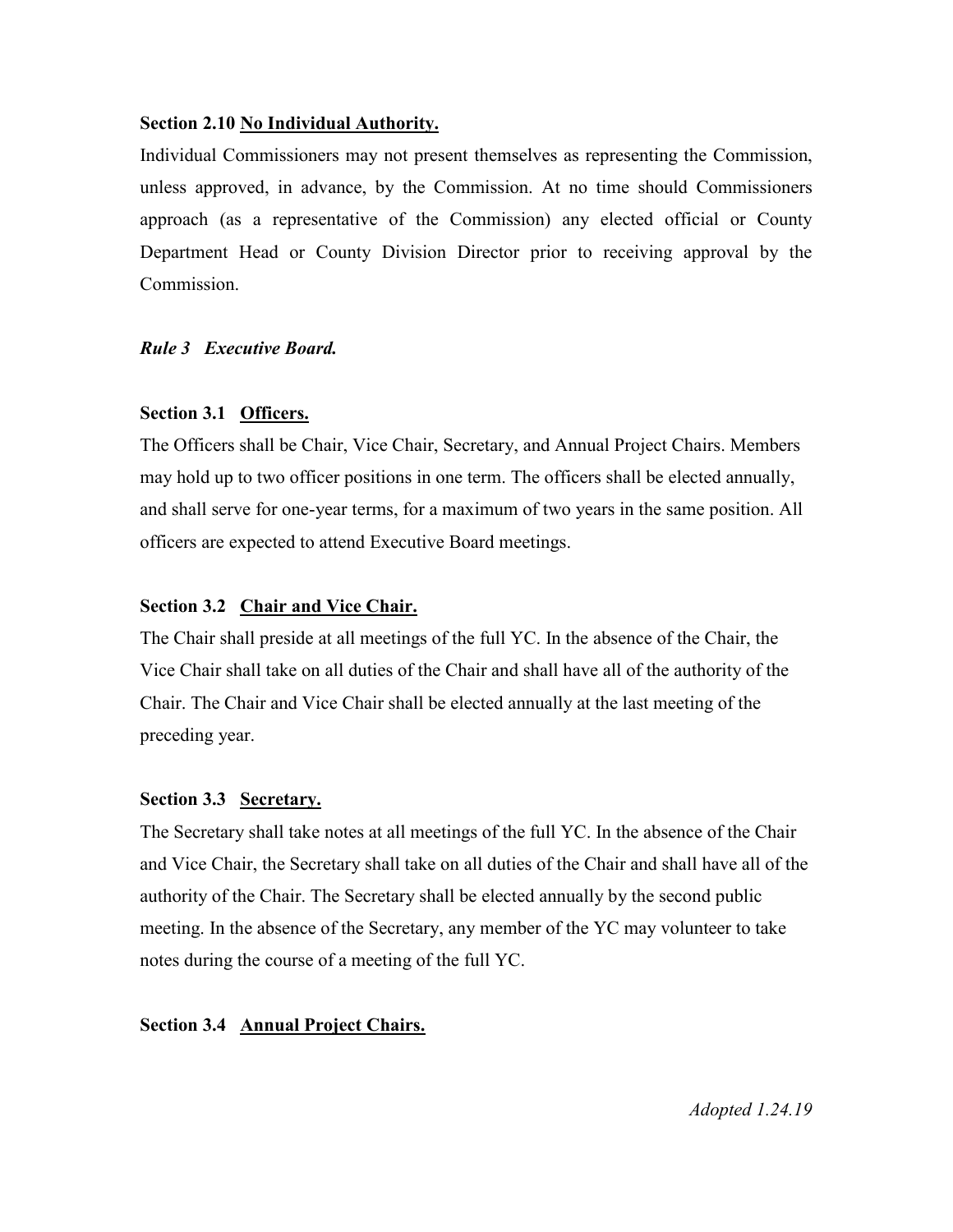Each Annual Project Chair shall preside at his or her respective project committee meeting. If the Chair is absent or unable to act at his or her meeting, the members present shall select one of the committee members to act as Vice Chair, who, while so acting, shall have all of the authority of the Chair. The Annual Project Chairs shall be elected by the second public meeting of the year.

#### *Rule 4 Meetings.*

#### **Section 4.1 Regular and Special Meetings.**

The date, time and place of regular meetings shall be established by YC staff. The YC shall hold at least 16 regular meetings each calendar year. Special meetings shall be held at any time and place at the call of the Chair or a majority of the authorized number of members.

#### **Section 4.2 Open and Public.**

Meetings shall be open and public and all persons shall be permitted to attend, except for closed sessions, all as required and permitted by applicable law.

#### **Section 4.3 Notice.**

Notice of meetings shall be as specified in the Government Code §54950 *et seq* (the "Brown Act").

#### **Section 4.4 Attendance and Participation.**

Members must attend the regular meetings of the YC and all committees, whether standing or ad hoc, to which they are appointed and shall contribute their time and special abilities as may be required for the benefit of the YC. If a Member is unable to attend a meeting, they must give staff 24 hour notice in advance of the meeting. Failure to attend a meeting without first notifying the YC Staff shall, except in cases of emergency or extreme hardship, be treated as an unexcused absence. If a member has more than two (2) consecutive absences at regular meetings, and/or four (4) absences over the course of the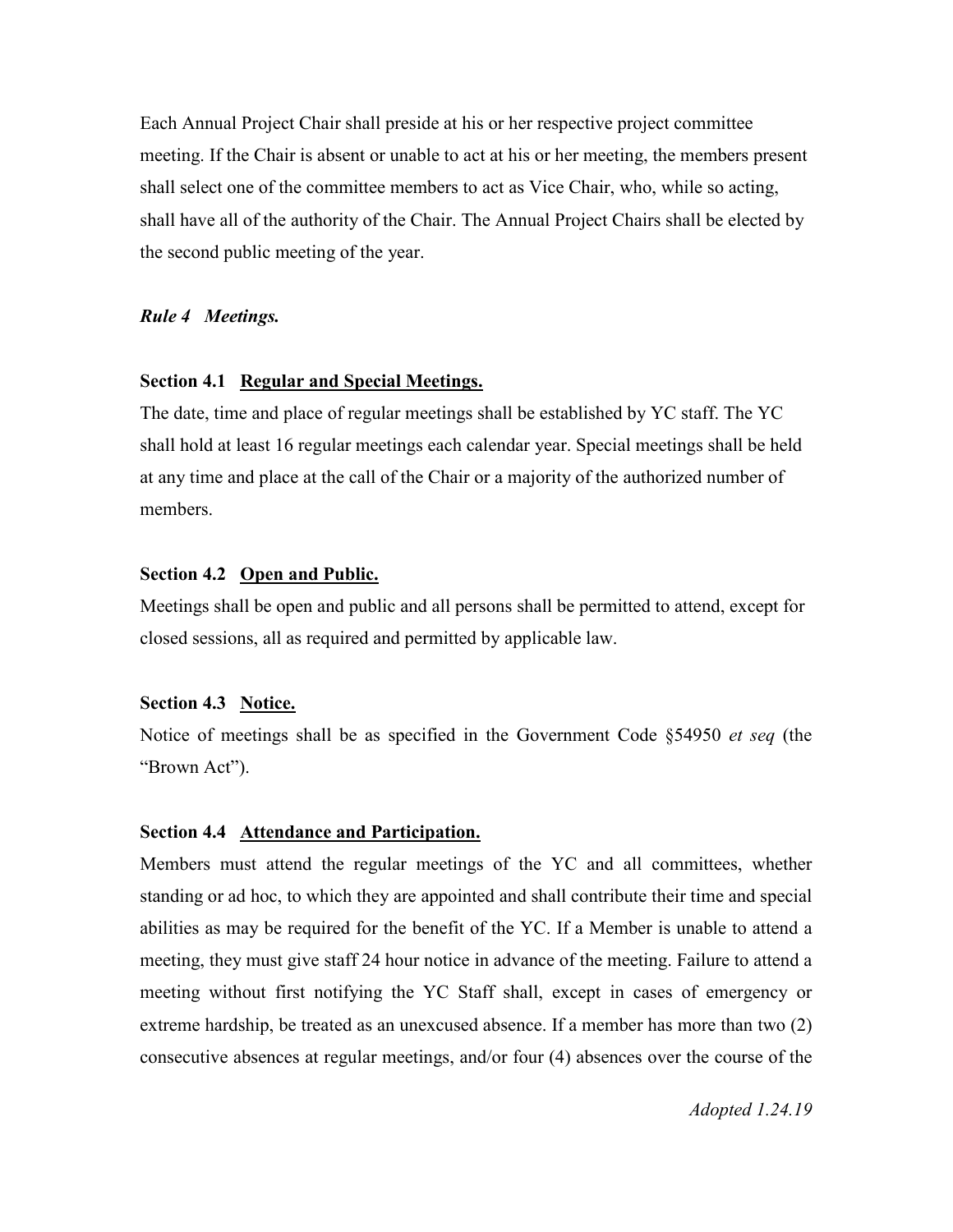term, they may be subject to removal, which is done by Executive Board recommendation to the Board of Supervisors.

#### **Section 4.5 Quorum.**

A majority of the voting members of the YC shall constitute a quorum for the transaction of business at any regular or special meeting of the YC. A majority of the voting members of a committee present shall similarly constitute a quorum for the transaction of business at any meeting of a committee.

#### **Section 4.6 Meeting Agendas.**

The YC Staff shall prepare an agenda for every meeting, which shall set forth a brief general description of each item of business to be transacted or discussed at the meeting and the time and location of the meeting. Each agenda for a regular meeting shall provide an opportunity for members of the public to address the YC directly on items of interest to the public that are within the subject matter jurisdiction of the YC. At least 72 hours before a regular meeting, the agenda shall be posted in the Hall of Justice and Records, at a location designated by the Clerk of the Board. No action shall be taken at a regular meeting on any item not appearing on the posted agenda; provided, however, that the Members may take action on items of business not appearing on the posted agenda if: (1) the YC determines by a majority vote that an emergency situation exists under California Government Code section 54956.5; (2) the YC determines by a two-thirds vote, or, if less than two-thirds of the Members are present, by a unanimous vote of those Members present, that there is an immediate need to take action and that the need to take the action came to the attention of the YC subsequent to the posting of the agenda; of (3) the item was included in the posted agenda for a meeting of the YC occurring not more than five calendar days prior to the date action is taken on the item, and at the prior meeting the item was continued to the meeting at which action is being taken. At least 24 hours before a special meeting, the Staff shall cause the agenda for the meeting to be posted with the call and notice of the meeting at the Hall of Justice and Records, or, as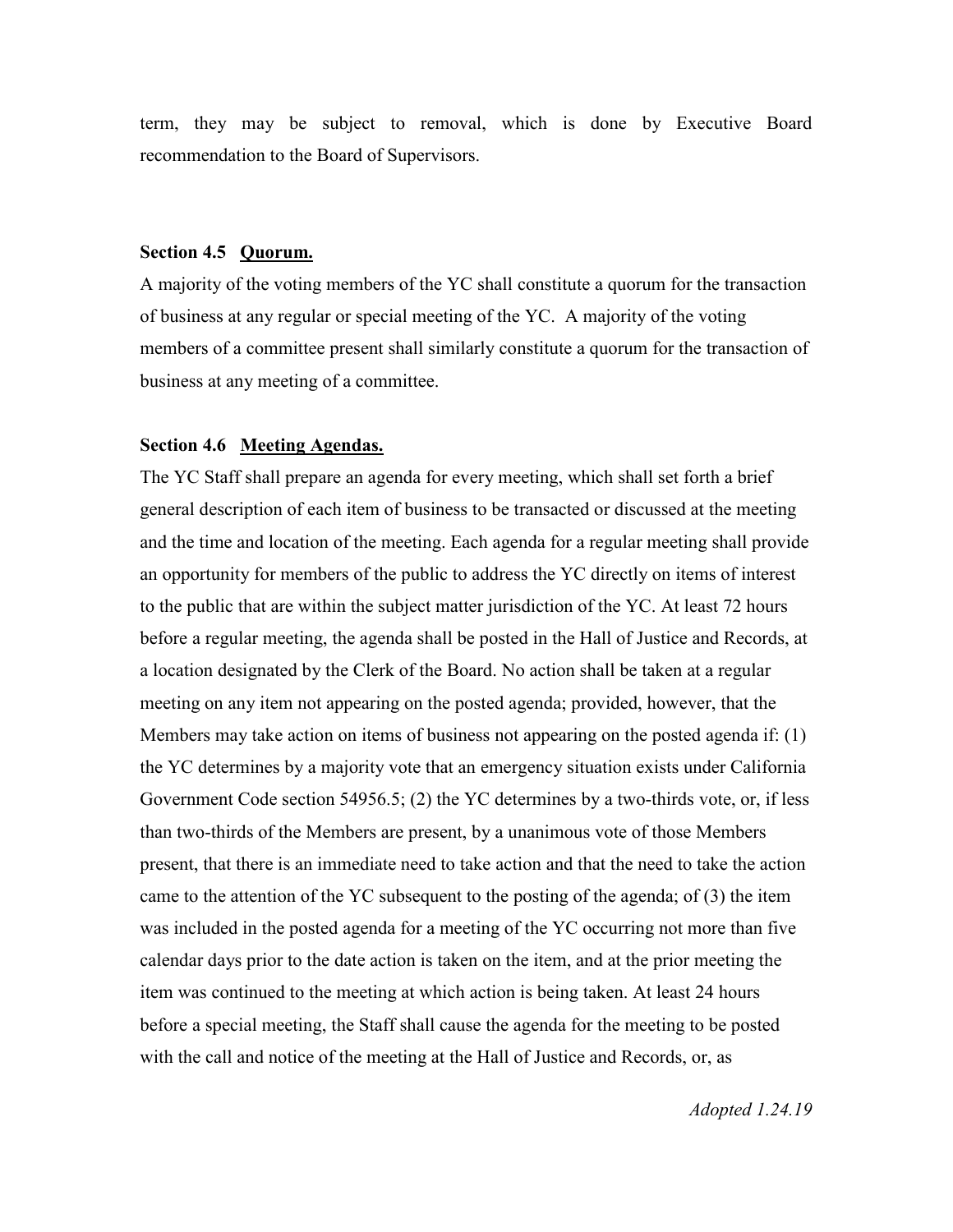determined by duly adopted resolution of the YC, any other location that is freely accessible to members of the public. No business not set forth in the posted agenda shall be considered by the YC at such special meeting.

## **Section 4.7 Conduct of Business.**

The items on the agenda shall be considered in order unless the Chair shall announce a change in the order of consideration. Unless an agenda item identifies a particular source for a report, the Chair or YC Staff shall present the item, after which members may comment, and then the topic shall then be open to public comment upon recognition of the speaker by the Chair.

#### **Section 4.8 Resolutions.**

All official acts of the YC shall be taken and authorized by vote or by resolution, adopted on motion, duly made, seconded and adopted by vote of the Members.

## **Section 4.9 Voting.**

All resolutions to the YC shall be adopted by the affirmative vote of the majority of the Members, constituting a quorum, present and voting except as otherwise provided by law or these procedural rules.

#### **Section 4.10 Disqualification from Voting.**

A Member shall be disqualified from voting on any resolution relating to a transaction in which he or she has a financial interest, as required by law and the Conflict of Interest Policy of the YC.

## **Section 4.11 Minutes.**

A designated person on each committee and for the full YC shall prepare the minutes of his or her respective meeting. The minutes shall be an accurate summary of the YC's or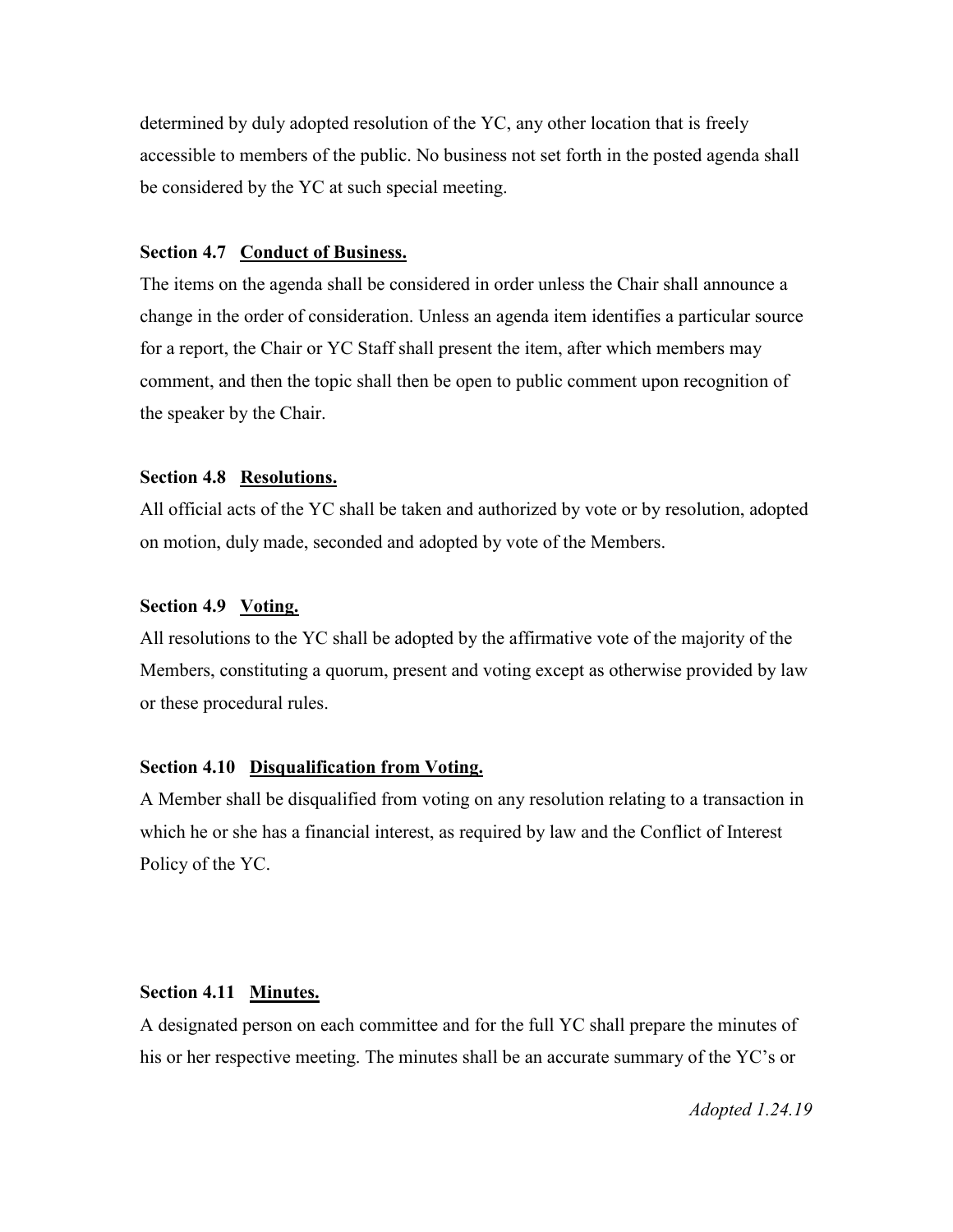committee's consideration of each item on the agenda and an accurate record of each action of the YC. At a subsequent meeting, the minutes shall be submitted for approval by a majority vote of Members in attendance at the meeting covered by the minutes. When approved, the minutes shall be kept with the record of proceedings of the YC.

#### **Section 4.12 Closed Sessions.**

The YC shall meet in closed session only as permitted by applicable law. The YC shall report the actions taken at closed session to the public as required by applicable law. A closed session minutebook shall be established and maintained for minutes of all closed sessions which shall reflect only on the topics of discussion and decisions made at the session. The closed session minutebook shall be kept confidential and not be a public record and shall be available only to the Members, except as otherwise required by applicable law.

#### **Section 4.13 Public Records.**

All documents and records of the YC, not exempt from disclosure by applicable law, shall be public records under the California Public Records Act (California Government Code Section 6250 et seq).

#### *Rule 5 Committees and Liaisons.*

#### **Section 5.1 Standing Committees.**

The standing committee shall be the Executive Board. Executive Board shall meet monthly and be made up of the YC Officers.

#### **Section 5.2 Ad Hoc Committees.**

The YC may by resolution, from time to time, create ad hoc committees and appoint the members to such committees as it deems necessary to carry out its purposes.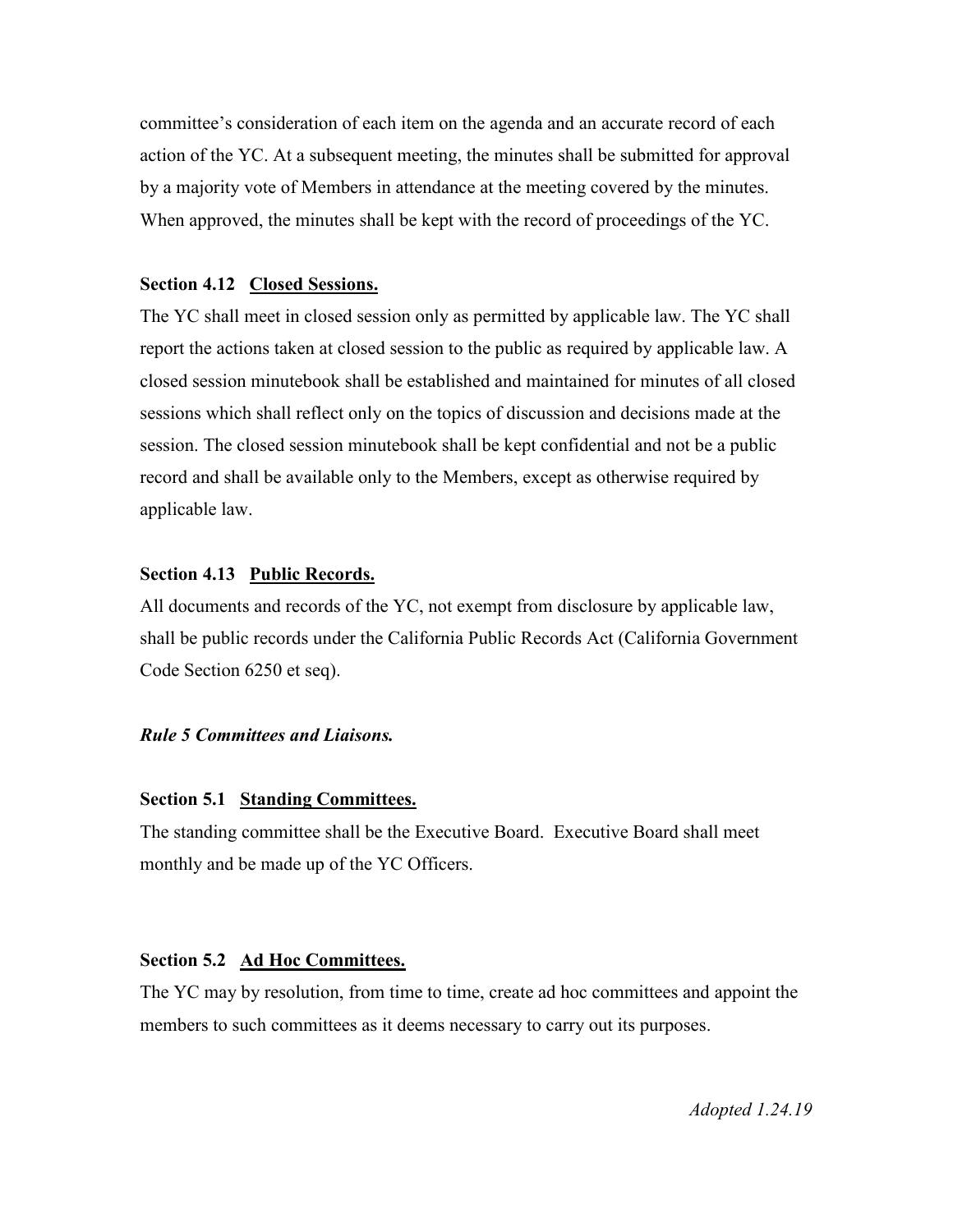Examples of ad hoc committees include, but are not limited to, YC Annual Project Committees which may vary from year to year; Youth Conference Planning Committee and Procedural Rules Committee. Every Member is expected to serve on an Annual Project Committee and is required to attend all meetings of their assigned Annual Project Committee. Members will determine Annual Project Committee placement in September. Each Member is expected to remain on his or her Annual Project Committee for the duration of that term. All members of an Annual Project Committee will contribute to the development and implementation of a corresponding project. Said project will be determined by a majority vote of the Annual Project Committee members. There may be no more than five Annual Project Committees in a given year.

In addition to mandatory placement on one Annual Project Committee, YC members may serve on additional ad hoc committees. Membership to additional ad hoc committees shall be on a volunteer basis and assigned at the direction of the Chair during a regular meeting of the YC.

#### **Section 5.3 Meetings.**

Regular meetings of the committees shall be held at such times and places as are determined by the Chair(s) of each committee. Special meetings may be held at any time and place as may be designated by the Chair, YC Staff, or the majority of the members of the committee. A majority of the authorized number of the members of the committee of shall constitute a quorum for the transaction of business.

## **Section 5.4 Open and Public.**

Meetings of the standing committees will be open and public.

## **Section 5.5 Boards and Commissions, and County Initiative Liaisons.**

YC Members have the option of being placed on a San Mateo County Board, Commission, or Initiative as determined by YC Staff, YC Members, and County Boards and Commissions. YC Members are to serve as Members of the specified Board,